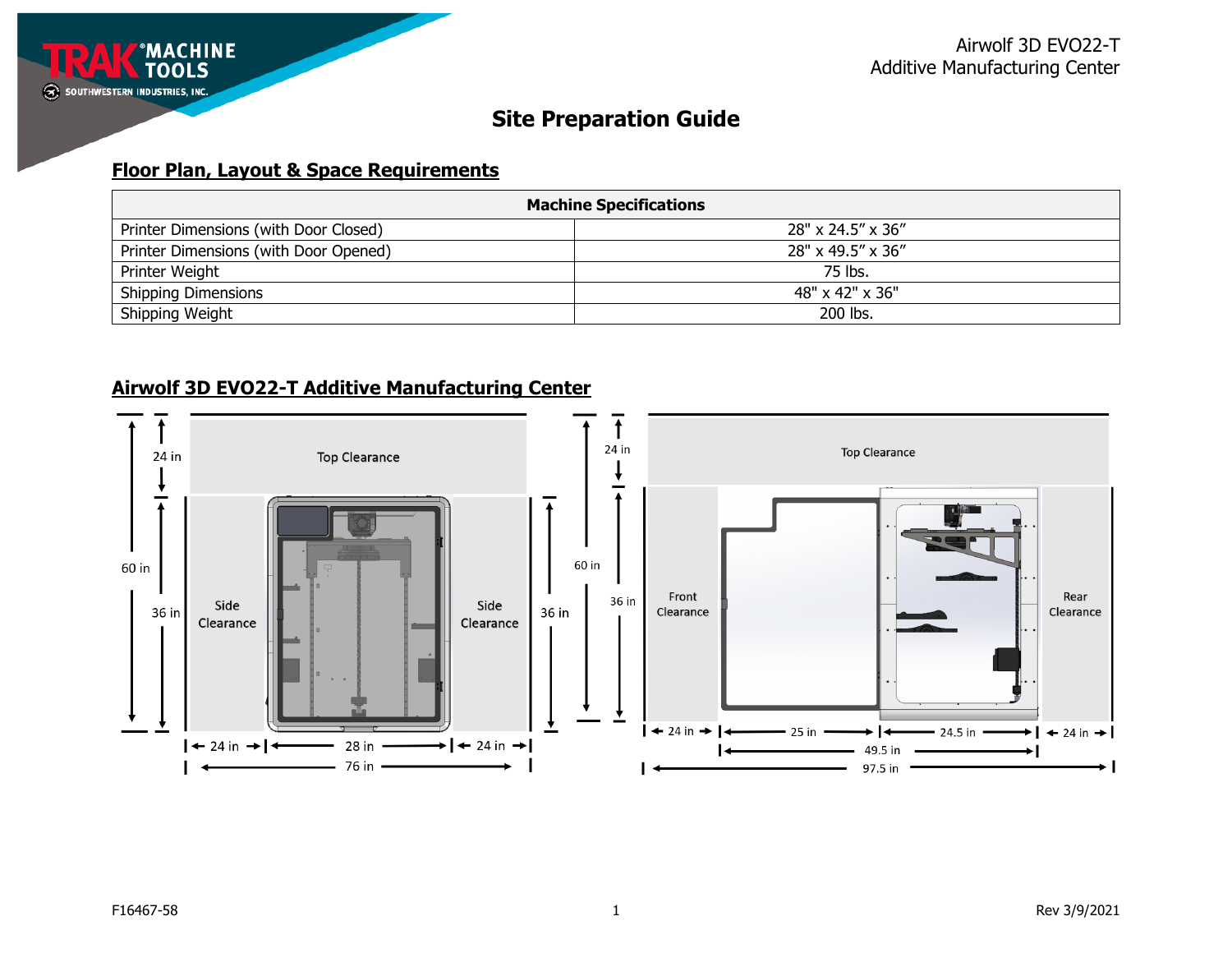

## **Electrical Requirements**

| <b>Power Requirements</b> |                                 |  |
|---------------------------|---------------------------------|--|
| <b>AC Input</b>           | $100 - 240$ VAC 4 A, 50 - 60 Hz |  |
| Maximum Power Output      | 221 W Max. 24VDC, 9.2 A         |  |

## **PC Requirements for Apex**

| <b>Requirements</b> | <b>Windows</b>                                | Mac OS                                        |
|---------------------|-----------------------------------------------|-----------------------------------------------|
|                     | Windows 8 or newer                            | Mac Version 2013 or later;                    |
| Operating System    |                                               | Mac OS X Yosemite or later (Sierra preferred) |
| Display Resolution  | 1024 x 768 or higher                          | 1024 x 768 or higher                          |
| <b>RAM</b>          | 2GB or higher                                 | 8GB onboard memory                            |
| Hard Disk Space     | 500 MB free disk space                        | 500 MB free disk space                        |
| Core Processor      | Core i3 or higher/AMD Athelon 64bit or higher | Core i5 or higher                             |

# **Environmental Requirements**

| <b>Environmental Requirements</b>                 |                                            |  |
|---------------------------------------------------|--------------------------------------------|--|
| Ambient Operating Temperature + Relative Humidity | $40^{\circ}$ F – 100 $^{\circ}$ F, 0 – 50% |  |
| Storage Operating Temperature + Relative Humidity | 0°F – 120°F, 0 – 50%                       |  |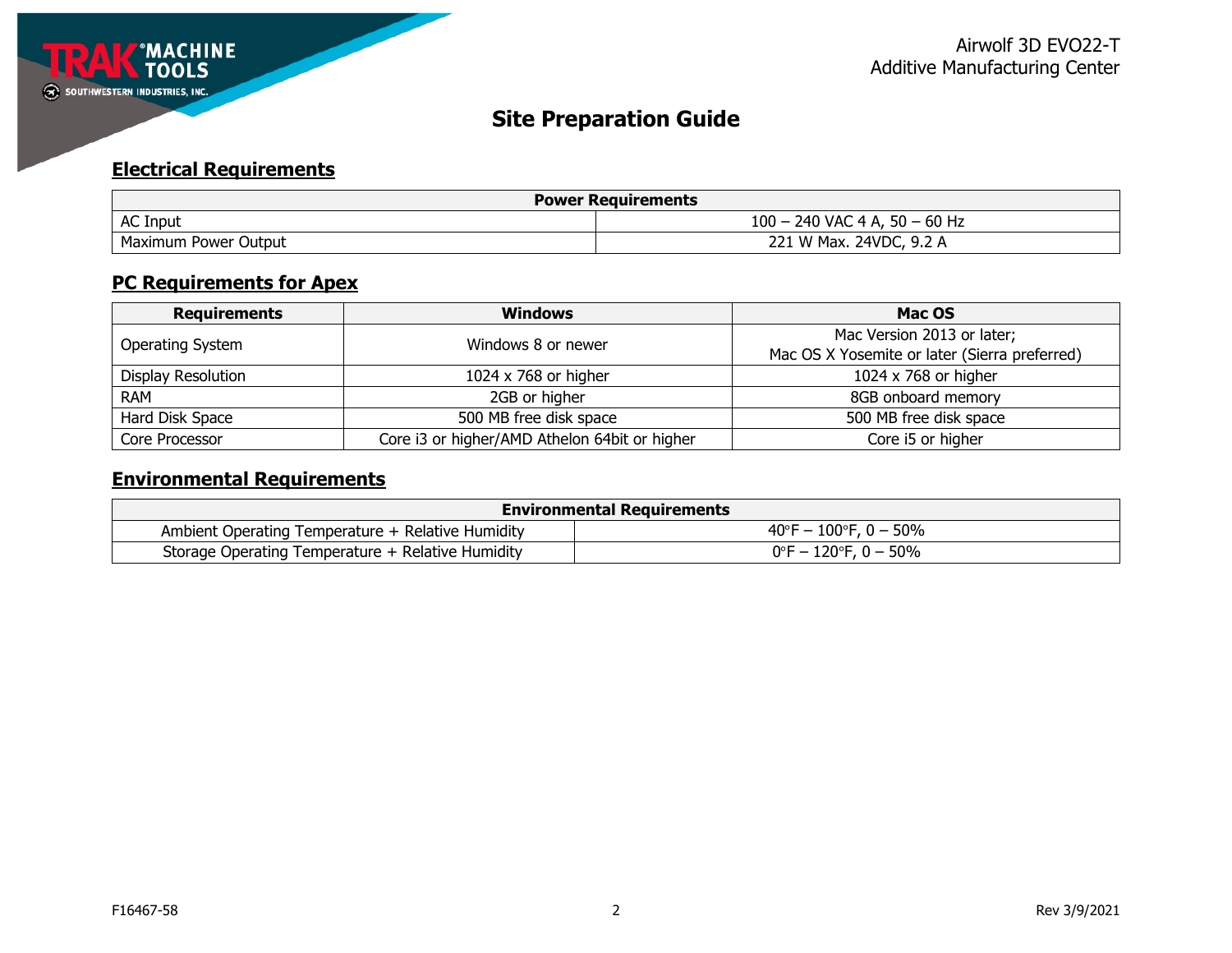

### **Lifting, Moving, Uncrating, and Unpacking**

### **CAUTION!**

Proper equipment of sufficient capacity must be used when lifting and/or moving the printer.

#### **1. Lifting/Moving while on a Pallet**

- The best option for lifting the Airwolf EVO22-T 3D Printer is a pallet jack.
- The second-best option is using four (4) people (so that each person does not carry more than 50 lbs.).

#### **2. Lifting & Moving after Uncrating**

• Once the printer has been removed from the pallet, it must be moved by hand. Two (2) people are recommended to move the printer by hand.

#### **3. Uncrating & Unpacking**

- 1. Cut off the straps that are holding the main box (which contains the actual Airwolf EVO22-T 3D Printer) and the secondary box (which contains the 3D printer's accessories) to the pallet.
- 2. Remove the plastic wrapping that surrounds both the main and secondary boxes together.
- 3. Remove the secondary box that contains the 3D Printer accessories, and put it aside for now.
- 4. Cut open the taped flaps that cover the main box by using a box cutter. Be careful not to cut too deeply as you might risk damaging content inside the main box. In addition, preserve the main box in the case that it might be needed for returns and/or any possible customer service issues that might arise regarding the Airwolf EVO22-T 3D Printer.
- 5. In addition to the Airwolf EVO22-T 3D Printer, there will be shipping documents that are included inside the main box. Remove these documents, and put them aside for now.
- 6. The Airwolf EVO22-T 3D Printer will be lying horizontally on its side while inside the main box. Remove the protective foam parts that are covering each of the 3D Printer's corners prior to removing the printer out of the box.
- 7. Tilt the box on its side in order to remove the 3D Printer outside of the box. The Airwolf EVO22-T should now be standing upright. Use two (2) people to slide the printer out of the box.
- 8. Lift the printer on top of a table, stand, or workstation.
- 9. Remove the protective plastic wrapping that surrounds the 3D Printer.
- 10. Please note that the 3D Printer's glass component (which is wrapped in paper) is taped on the very top part of the printer itself. Remove the tape holding the glass component, and put it aside for now.